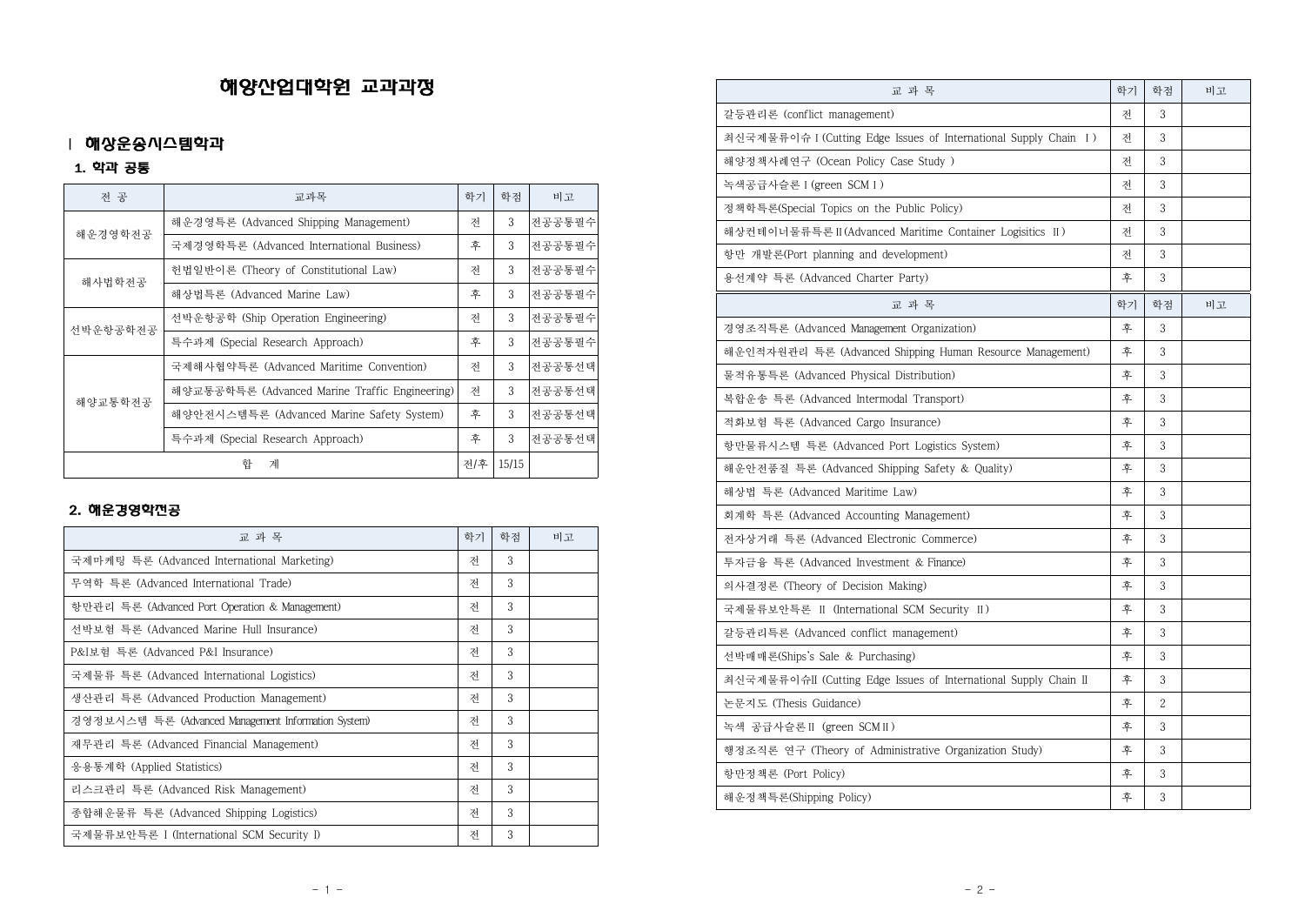#### 3. 해사법학전공

| 교 과 목                                                                | 학기 | 학점             | 비고 |
|----------------------------------------------------------------------|----|----------------|----|
| 해양법 특론 (Advance Law of the Sea)                                      | 저  | 3              |    |
| 선박안전법 (Ship Safety Law)                                              | 저  | 3              |    |
| 선원법 (Seamen's Law)                                                   | 저  | 3              |    |
| 해양오염관련법규 특론(Advanced Study on Laws relating to Marine Oil Pollution) | 저  | 3              |    |
| 민법 일반이론 (Theory of Civil Law)                                        | 저  | 3              |    |
| 상법 일반이론 (Theory of Commercial Law)                                   | 저  | 3              |    |
| 해사안전법 특론 (Advanced Maritime Safety Law)                              | 저  | 3              |    |
| 해양사고조사심판법 (Marine Accident Inquiry Law)                              | 저  | 3              |    |
| 형법 일반이론 (Theory of Criminal Law)                                     | 저  | 3              |    |
| 해상안전시스템특론(Advanced Maritime Traffic Safety System)                   | 저  | 3              |    |
| 해양경찰행정법론 (Study on Marine Police Administration Law)                 | 저  | 3              |    |
| 교 과 목                                                                | 학기 | 학점             | 비고 |
| 국제법 일반이론 (Theory of International Law)                               | 후  | 3              |    |
| 행정법 일반이론 (Theory of Administrative Law)                              | 후  | 3              |    |
| 해양경찰법 특론 (Advanced Marine Police Law)                                | 후  | 3              |    |
| 해사법 판례연구 (Case Study on Maritime Law)                                | 후  | 3              |    |
| 해상보험법 특론 (Advanced Marine Insurance)                                 | 후  | 3              |    |
| 국제운송법 (International Transportation Law)                             | 후  | 3              |    |
| 수산업법 (Law of Fishing)                                                | 후  | 3              |    |
| 해상범죄 특론 (Special Topics on Crimes at Sea)                            | 후  | 3              |    |
| 해운정책 특론 (Advanced Shipping Policy)                                   | 후  | 3              |    |
| 논문지도 (Thesis Guidance)                                               | 후  | $\overline{c}$ |    |

#### 4. 선박운항공학전공

| 교 과 목                                         | 학기 | 학적 | 비고 |
|-----------------------------------------------|----|----|----|
| 레이다공학 특론 (Advanced Radar Engineering)         | 저  | 3  |    |
| 품질시스템 특론 (Advanced Quality Management System) | 저  | 3  |    |
| 선박조종성 특론 (Advanced Ship controllability)      | 저  | 3  |    |
| 항해계기 특론 (Advanced Navigation Equipments)      | 저  | 3  |    |

| 교 과 목                                                      | 학기 | 학점           | 비고 |
|------------------------------------------------------------|----|--------------|----|
| 해양환경론 특론 (Advanced Marine Environment)                     | 저  | 3            |    |
| 항만공학 특론 (Advanced Harbor Engineering)                      | 저  | 3            |    |
| 자동항법시스템 특론 I (Advanced Automatic Navigation System I)      | 전  | 3            |    |
| 해양 부유체구조물 해석학 (Analytics of Offshore-Floating Structures)  | 전  | 3            |    |
| 지능제어시스템 (Intelligent Control System)                       | 저  | 3            |    |
| 해상교통류시뮬레이션 (Marine Traffic Flow Simulation)                | 전  | 3            |    |
| 선박러더설계론 (The Theory OF Rudder Design)                      | 전  | 3            |    |
| 국제물류보안특론 I (International SCM Security I)                  | 저  | 3            |    |
| 운항시스템분석특론 I (Advanced Operational SystemAnalysis I )       | 젂  | 3            |    |
| 선박운항사고분석특론I (AdvancedShipCasualityAnalysisI)               | 전  | 3            |    |
| 선박운항성특론 I (AdvancedShip'sPerformance I )                   | 전  | 3            |    |
| 선박구난특론 I (Advanced Ship Salvage I)                         | 저  | 3            |    |
| 교 과 목                                                      | 학기 | 학점           | 비고 |
| 전자항해학 특론(Advanced Electronic Navigation)                   | 후  | 3            |    |
| 탱커운용학 특론 (Advanced Tanker Operation)                       | 후  | 3            |    |
| 프로그래밍언어 특론 (Topics of Programming Language)                | 후  | 3            |    |
| 해양오염방제 특론 (Advanced Marine Pollution Prevention & Control) | 후  | 3            |    |
| 해양교통공학 특론 (Advanced Marine Traffic Engineering)            | 후  | 3            |    |
| 선박조종시뮬레이션 (Ship-Handling Simulation)                       | 후  | 3            |    |
| 자동항법시스템 특론 II (Advanced Automatic Navigation System II)    | 후  | 3            |    |
| 선체모우드 해석학 (Modal Analytics of Ship Hull Structures)        | 후  | 3            |    |
| 선박안전기술특론 (Advanced Ship Safety Technology)                 | 후  | 3            |    |
| 논문지도 (Thesis Guidance)                                     | 후  | $\mathbf{2}$ |    |
| 해상교통체계분석 (Marine Traffic System Analysis)                  | 후  | 3            |    |
| 선박운항제어론 (Motion Control of Ocean Vehicles)                 | 후  | 3            |    |
| 국제물류보안특론 II (International SCM Security II)                | 후  | 3            |    |
| 운항시스템분석특론 II (AdvancedOperationalSystemAnalysisII)         | 후  | 3            |    |
| 선박운항사고분석특론 II (Advanced Ship Causuality AnalysisII)        | 후  | 3            |    |
| 선박운항성특론 II (Advanced Ship's Performance II)                | 후  | 3            |    |
| 선박구난특론 II (Advanced Ship Salvage II )                      | 후  | 3            |    |
| 선체구조정비특론 II (Advanced Ship Construction & Maintenance II)  | 후  | 3            |    |
|                                                            |    |              |    |